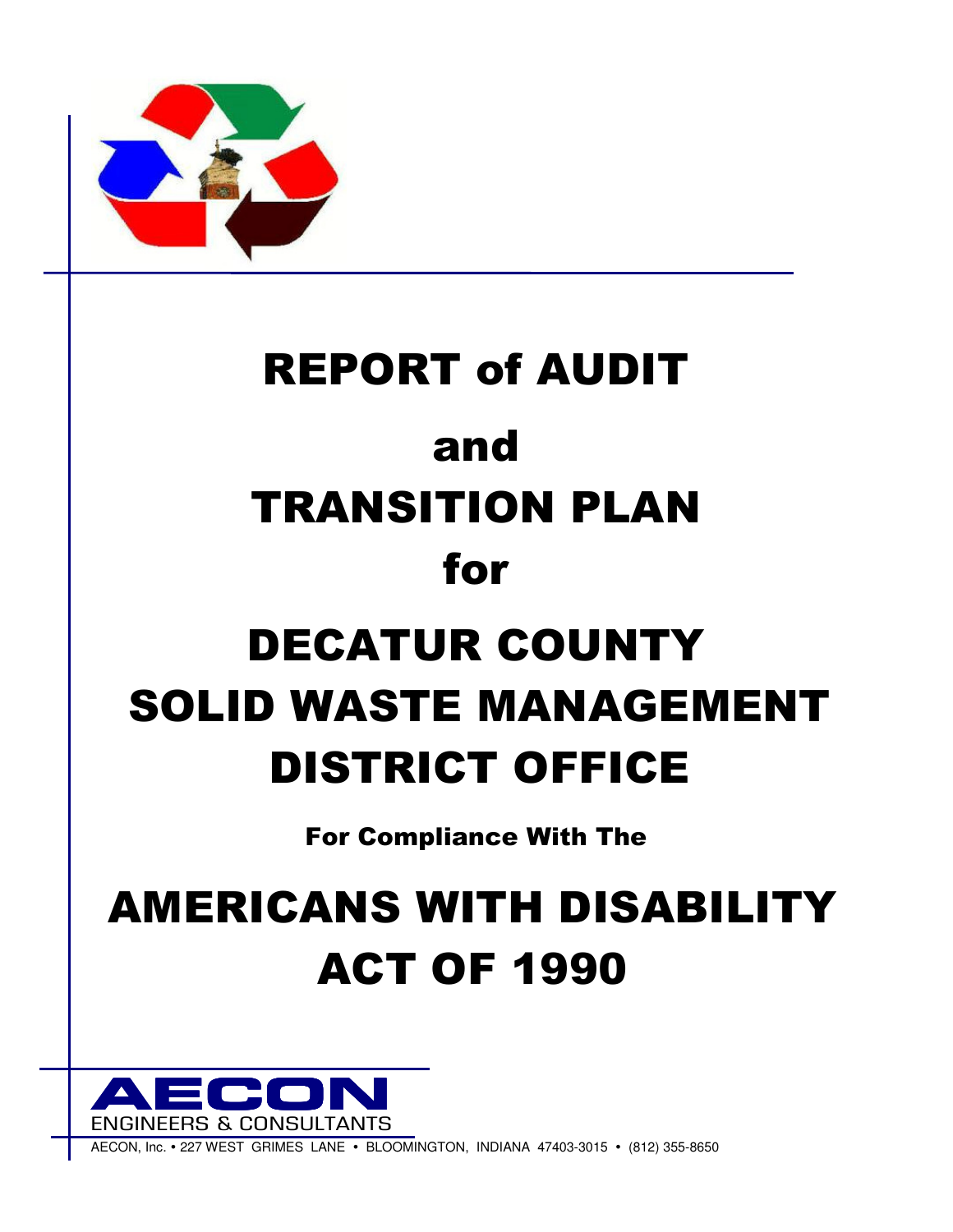#### REPORT of AUDIT

#### and

#### TRANSITION PLAN

### for

## DECATUR COUNTY SOLID WASTE MANAGEMENT DISTRICT OFFICE

**For Compliance with the** 

### AMERICANS WITH DISABILITY ACT OF 1990

PREPARED FOR:

### BOARD OF SOLID WASTE MANAGEMENT DISTRICT DECATUR COUNTY, INDIANA

AUGUST, 2013

Principal Author: Ronald L. May, P.E

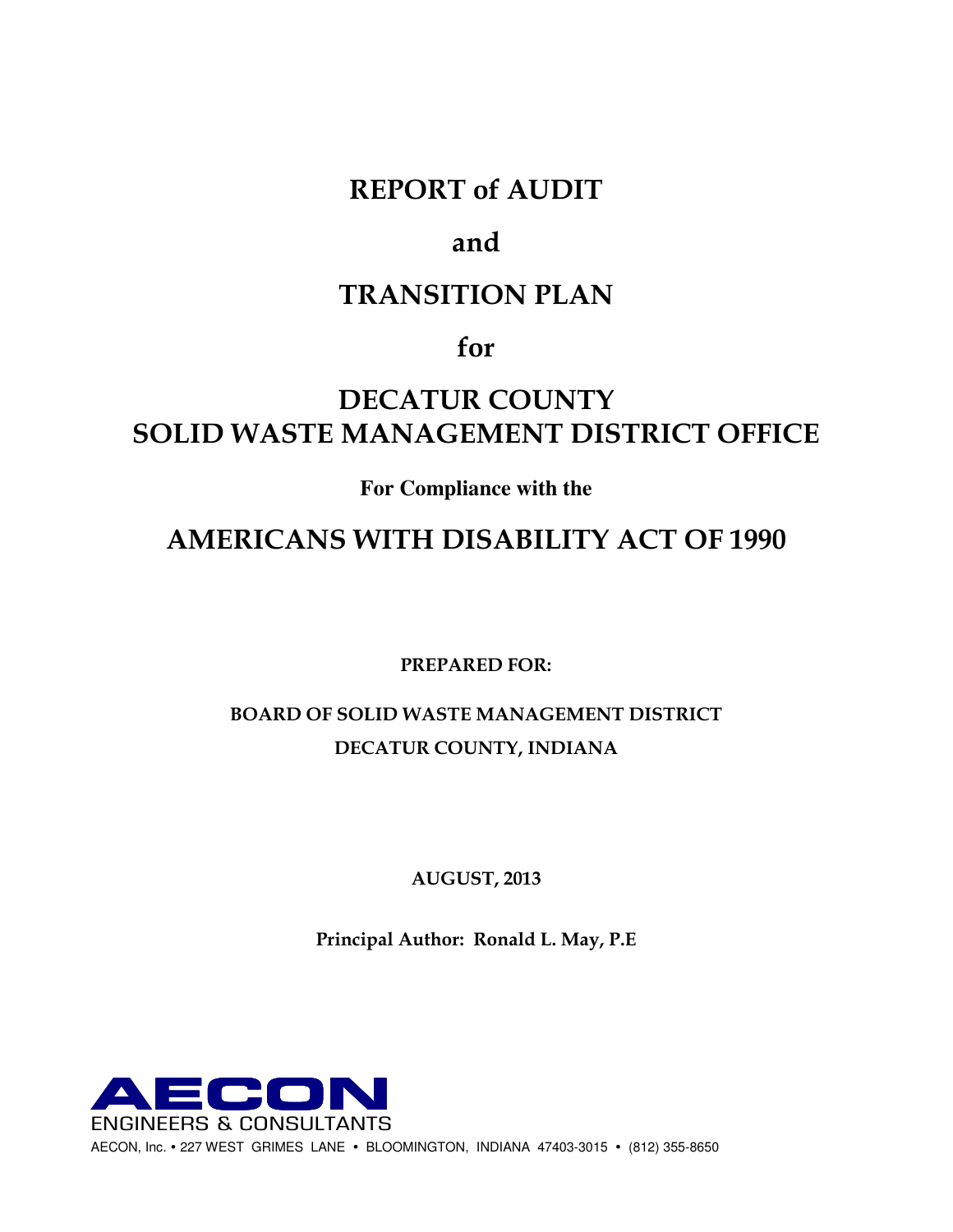## **Table of Contents**

#### **Content**  Table of Contents ............................................................................................................................. *i* INTRODUCTION .......................................................................................................................... 1 STUDY METHODOLOGY and GENERAL OBSERVATIONS ................................................. 3 AUDIT OF DECATUR COUNTY SOLID WASTE MANAGEMENT DISTRICT OFFICE ..... 5 Decatur County Solid Waste Management District Office......................................................... 5 Solid Waste Management District Office ................................................................................5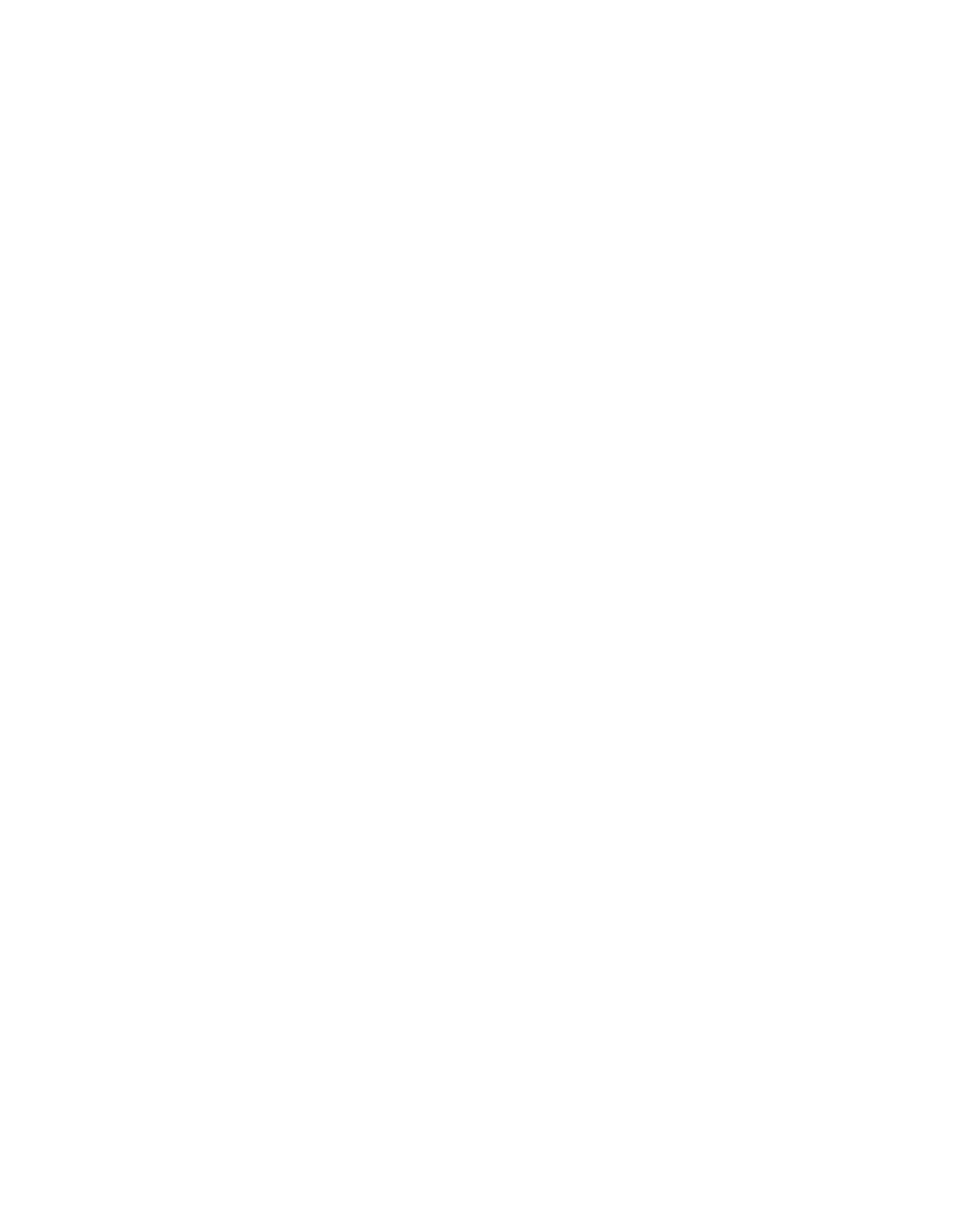## **INTRODUCTION**

The Americans with Disabilities Act of 1990 (ADA) was signed into law by then President George H. W. Bush on July 26, 1990 as Public Law 101-336 and On September 25, 2008 then President George W. Bush signed the ADA Amendments Act of 2008 into law as Public Law 110-325. The current law is codified at Title 42 of the United States Code, Chapter 126 and Title 47 of the United States Code, Chapter 5, Sections 225 and 611. The Act provides five Titles as follows:

- **Title I Employment.** The ADA states that a covered entity shall not discriminate against a qualified individual with a disability, which applies to job application procedures, hiring, advancement and discharge of employees, workers' compensation, job training, and other terms, conditions, and privileges of employment.
- **Title II Public entities (and public transportation).** The ADA prohibits disability discrimination by all public entities at the local (*i.e.* school district, municipal, city, county) and state level, which covers access to all programs and services offered by the entity. Access includes physical access described in the ADA Standards for Accessible Design and programmatic access that might be obstructed by discriminatory policies or procedures of the entity. Title II further applies to public transportation provided by public entities, which requires the provision of paratransit services by public entities that provide fixed route services. Title II also applies to all state and local public housing, housing assistance, and housing referrals.
- **Title III Public accommodations (and commercial facilities).** The ADA states that no individual may be discriminated against on the basis of disability with regards to the full and equal enjoyment of the goods, services, facilities, or accommodations of any place of public accommodation by any person who owns, leases (or leases to), or operates a place of public accommodation. Public accommodations include most places of lodging (such as inns and hotels), recreation, transportation, education, and dining, along with stores, care providers, and places of public displays, among other things.
- **Title IV Telecommunications.** The ADA requires that all telecommunications companies in the U.S. take steps to ensure functionally equivalent services for consumers with disabilities, notably those who are deaf or hard of hearing and those with speech impairments, which led to installation of public Teletypewriter (TTY) machines and other TDDs (Telecommunications Device for the Deaf).
- **Title V Miscellaneous provisions.** This Title includes technical provisions such as the fact that nothing in the ADA amends, overrides or cancels anything in Section 504of the Rehabilitation Act of 1973, and additionally includes an anti retaliation or coercion provision.

This report addresses only Title II of ADA for Decatur County Solid Waste Management District office. Further, it reports only physical barriers found to exist or potentially exist in or on the Solid Waste Management District Office property.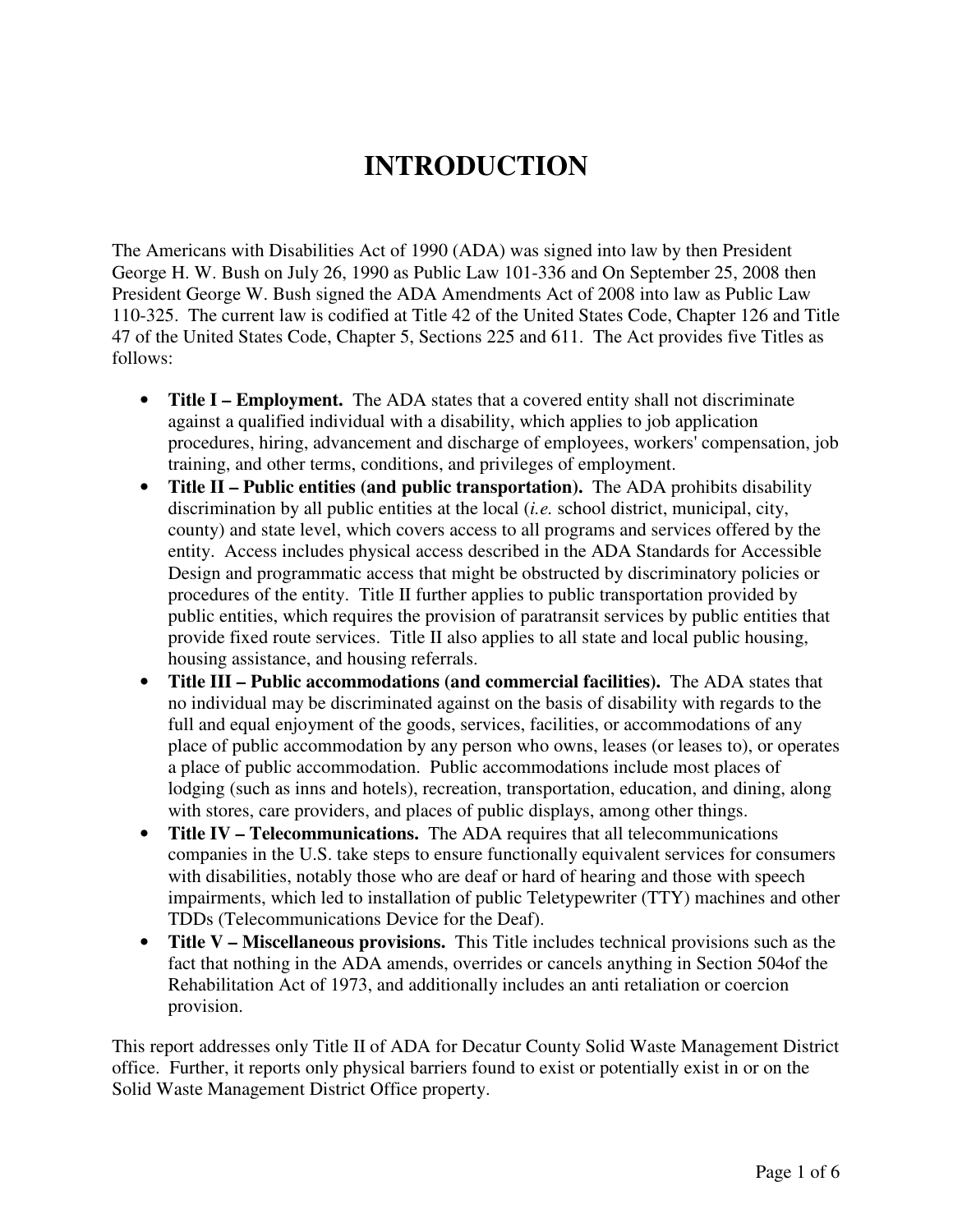The ADA was implemented through the promulgation of Title 28 of the code of Federal Regulations, Part 35, which provides the regulations for Title II. Also included is Title 28 of the code of Federal Regulations, Part 36, which provides the regulations for Title III, but more importantly includes the technical standards for the elimination of physical barriers. The original regulations were published in the Federal Register on July 26, 1991.

Section 35.150 states "(a) *General.* A public entity shall operate each service, program, or activity so that the service, program, or activity, when viewed in its entirety, is readily accessible to and usable by individuals with disabilities." It goes on to provide "(b) *Methods*—(1) *General.*  A public entity may comply with the requirements of this section through such means as redesign of equipment, reassignment of services to accessible buildings, assignment of aides to beneficiaries, home visits, delivery of services at alternate accessible sites, alteration of existing facilities and construction of new facilities, use of accessible rolling stock or other conveyances, or any other methods that result in making its services, programs, or activities readily accessible to and usable by individuals with disabilities. A public entity is not required to make structural changes in existing facilities where other methods are effective in achieving compliance with this section. A public entity, in making alterations to existing buildings, shall meet the accessibility requirements of § 35.151. In choosing among available methods for meeting the requirements of this section, a public entity shall give priority to those methods that offer services, programs, and activities to qualified individuals with disabilities in the most integrated setting appropriate." This section of the original regulations was to have been fully implemented by January 26, 1995. Also, any building constructed or altered after January 26, 1992 was to have fully complied with the requirements of this regulation and the associated technical standards.

The regulations were revised in 2010. Those revisions were published in the Federal Register on September 15, 2010. Any building constructed or altered after March 15, 2012 was to have fully complied with the requirements of the revised associated technical standards.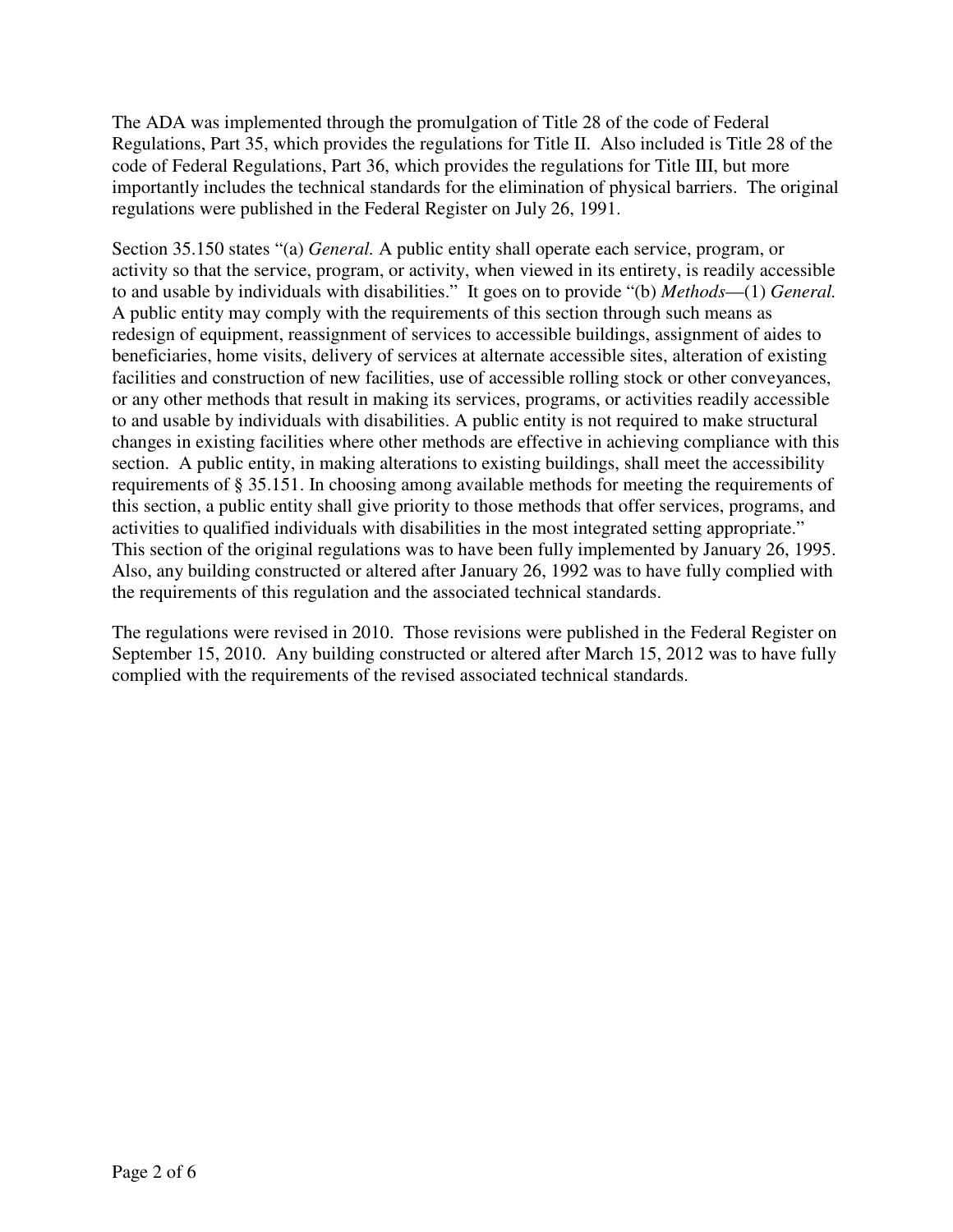## **STUDY METHODOLOGY and GENERAL OBSERVATIONS**

The study generally consisted of viewing the office of the Decatur County Solid Waste Management District. The office was evaluated for the presence of access barriers utilizing the 2010 technical guidelines. It was deemed appropriate to utilize the most recent guidance so that as improvements are implemented over time, they will be in conformance with criteria likely to be applied at that future time. However, consideration was given to the 1990 technical guidance where doing so resulted in a more favorable interpretation of the compliance of the property relative to standards that were in place at the time of construction or alteration of the property. For elements that do not comply with the 1990 technical guidance, modifications need to be made to bring them into compliance as soon as practical. Elements that do not comply with the 2010 technical guidance are ones that will need to be brought into conformance with those standards when the property is reconstructed or altered.

As stated previously, this study addresses only Title II of ADA. Therefore, it evaluated the ability of the public to gain access to all services and programs offered at the Solid Waste Management District office relative to physical barriers to access. Where the public was not permitted access to an element of the office, such element was not reviewed for compliance. Examples of areas not included are storage areas accessed only by employees, break rooms restricted to use by employees, offices that the public are not permitted to enter, etc. It is important to understand that private offices not generally open to the public but where office holders or employees meet with members of the public were included in this study. An example is a private office where the public is not permitted to freely enter, but where meetings are held with members of the public. Generally, any space or elements where anyone not an employee is permitted to enter has been included in this study.

For each part of a facility that was inventoried, the office holder or one or more employees were consulted. The office holders or employees described the operations of the office and provided information about where the public needed to go or where the public was permitted access. That information was then used in determining what areas, offices, elements, etc. were included in the inventory.

An important feature of accessibility is having adequate clear space available. Often the clear spaces are for disabled individuals using wheel chairs. Generally, only permanent features were evaluated when determining if the required clear spaces were available, and this document generally only reports clear space deficiencies when they were the result of permanent encroachments. However, several instances were noticed where furnishings or storage of items encroached into the clear spaces. Those issues were not always reported because they can be transient in nature. While each item could address today's situation, a new office holder or employee could rearrange their space and inadvertently encroach on some required clear spaces. The most common required clear spaces are as follows:

- **Clear Width for Accessible Route** is 36", with some sections less than 24" in length being reduced to 32".
- **Turning Space** is generally a 60" diameter circle.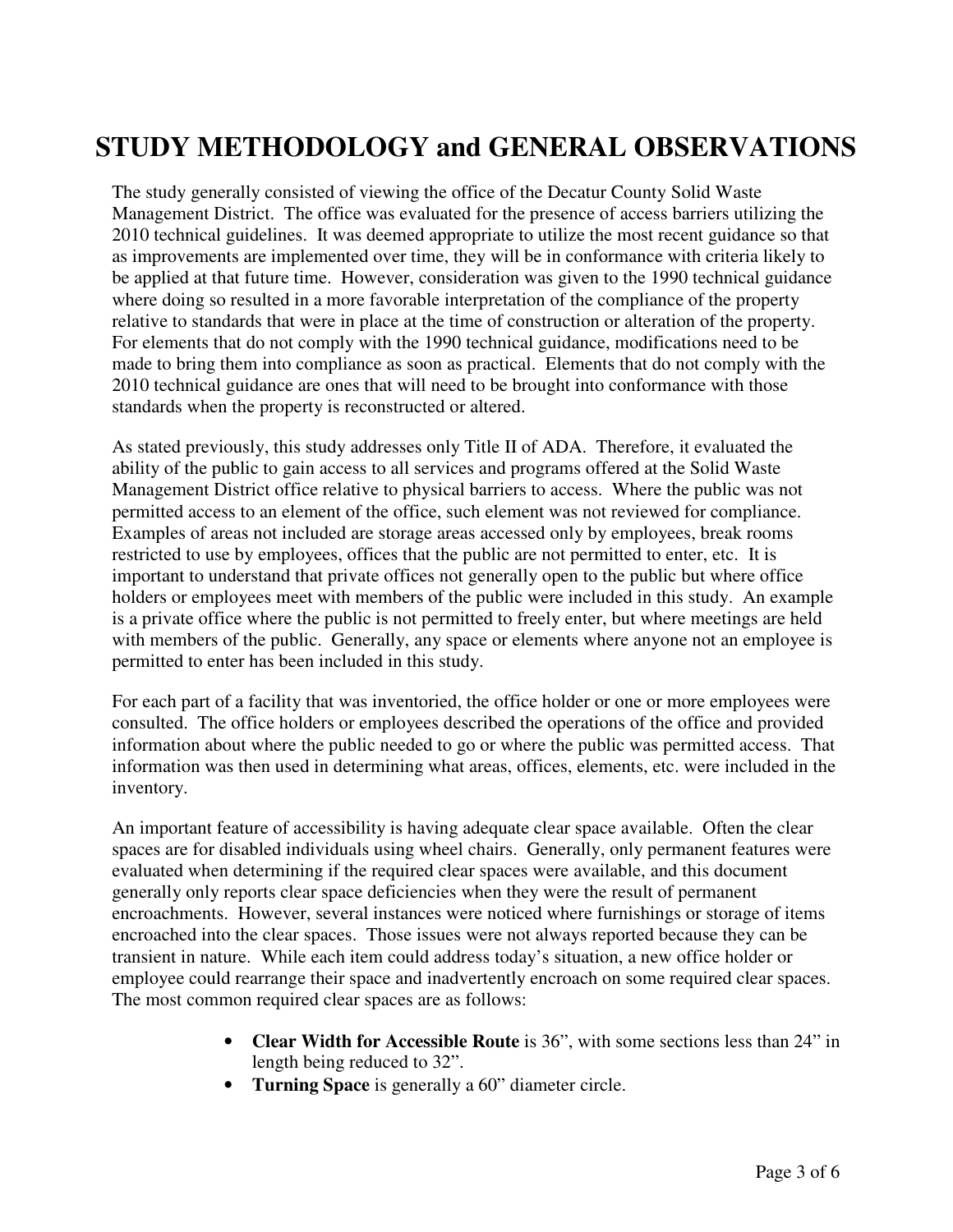- **Clear Floor or Ground Surface** is an area a minimum of 30" wide by a minimum of 48" long. This space is generally required as an approach to features such as lavatories, water fountains, elevator call buttons, etc.
- **Maneuvering Clearances at Manual Swinging Doors** varies by whether the approach to the door is straight into the door versus from one side or the other and whether the door swings towards the person or away from them. For a door swinging towards the individual passing through it, an 18" maneuvering space beyond the latch side of the door is required. For a door with a latch and closer swinging away from the individual passing through it, a 12" maneuvering space beyond the latch side of the door is required.

Often, small light objects could be moved from these locations to provide proper passage for a disabled individual on an as needed basis. However, a better resolution would be to educate everyone about the reason for maintaining those areas clear of any objects.

One other situation that may be difficult to maintain compliance with the guidelines was noted. Objects hung on walls along accessible routes can protrude into the required clear space for the accessible route. This situation can be difficult for visually impaired individuals. When the object is mounted with its bottom greater than 27" above the floor and protrudes more than 4 inches from the wall, an individual using a cane may not detect the protruding object and may walk into it. Some wall mounted objects such as fire extinguishers and first aid cabinets were observed which created this deficiency. Those types of objects are ones that can easily be installed or relocated. When decisions are made to install similar items, care needs to be taken to ensure they are not an access barrier for some individuals.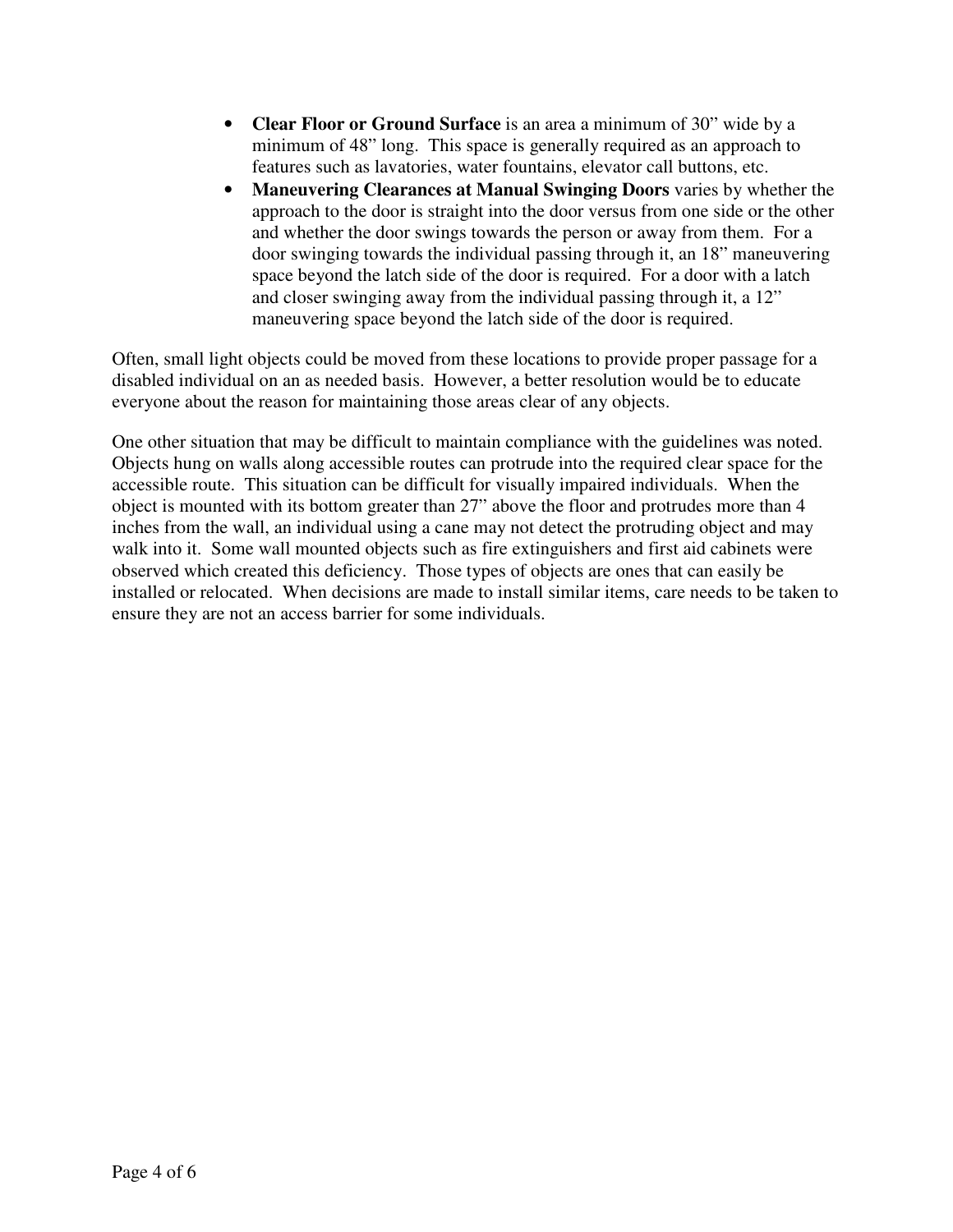## **AUDIT OF DECATUR COUNTY SOLID WASTE MANAGEMENT DISTRICT OFFICE**

The property of the Solid Waste Management District office was audited to determine its conformance to the ADA guidance. Where a property had distinct offices within it, those offices were audited separately. The following discussion presents the results of the audit. It is organized by office or space where appropriate.

## **Decatur County Solid Waste Management District Office:**

| Deficient Item | 2010<br><b>Standards</b> | Applicable<br><b>Standards</b> | Remarks                                                        | Estimated<br>Cost | Year<br>of<br>Work |
|----------------|--------------------------|--------------------------------|----------------------------------------------------------------|-------------------|--------------------|
| Vertical       | Deficient                | Deficient                      | A maximum vertical change in an                                | \$300             | 2019               |
| change in      |                          |                                | accessible route of 0.25" vertical plus                        |                   | to                 |
| level at       |                          |                                | another 0.25" sloped at a maximum of 2:1 is                    |                   | 2023               |
| exterior       |                          |                                | permitted. The exterior door had a 1.25"                       |                   |                    |
| entrance       |                          |                                | vertical step up onto concrete stoop.                          |                   |                    |
|                |                          |                                | Recommend that the bituminous pavement                         |                   |                    |
|                |                          |                                | be wedged up at a maximum slope of 1:20                        |                   |                    |
|                |                          |                                | to eliminate the vertical step.                                |                   |                    |
| Closing time   | Deficient                | Acceptable                     | The 2010 ADA Standards for Accessible                          | \$0               |                    |
| for exterior   |                          |                                | Design requires a minimum time to close                        |                   |                    |
| entrance door  |                          |                                | from $90^{\circ}$ to $12^{\circ}$ from the latch of 5 seconds. |                   |                    |
|                |                          |                                | The 1990 ADA Standards for Accessible                          |                   |                    |
|                |                          |                                | Design requires a minimum time to close                        |                   |                    |
|                |                          |                                | from $70^{\circ}$ to a location 3 inches from the              |                   |                    |
|                |                          |                                | latch of 3 seconds. The closing time                           |                   |                    |
|                |                          |                                | utilizing the 2010 ADA Standards for                           |                   |                    |
|                |                          |                                | Accessible Design was 2.4 seconds and                          |                   |                    |
|                |                          |                                | utilizing the 1990 ADA Standards for                           |                   |                    |
|                |                          |                                | Accessible Design was 3.0 seconds. No                          |                   |                    |
|                |                          |                                | action is recommended.                                         |                   |                    |
| Smooth         | Deficient                | Acceptable                     | The 2010 ADA Standards for Accessible                          | \$0               |                    |
| surface at     |                          |                                | Design requires swinging door surfaces                         |                   |                    |
| bottom of      |                          |                                | within 10" of the finish floor shall have a                    |                   |                    |
| exterior       |                          |                                | smooth surface on the push side. The 1990                      |                   |                    |
| entrance door  |                          |                                | ADA Standards for Accessible Design had                        |                   |                    |
|                |                          |                                | no such requirement. The smooth surface at                     |                   |                    |
|                |                          |                                | the bottom of the door was only 6.5" high.                     |                   |                    |
|                |                          |                                | No action is recommended.                                      |                   |                    |

#### **Solid Waste Management District Office:**